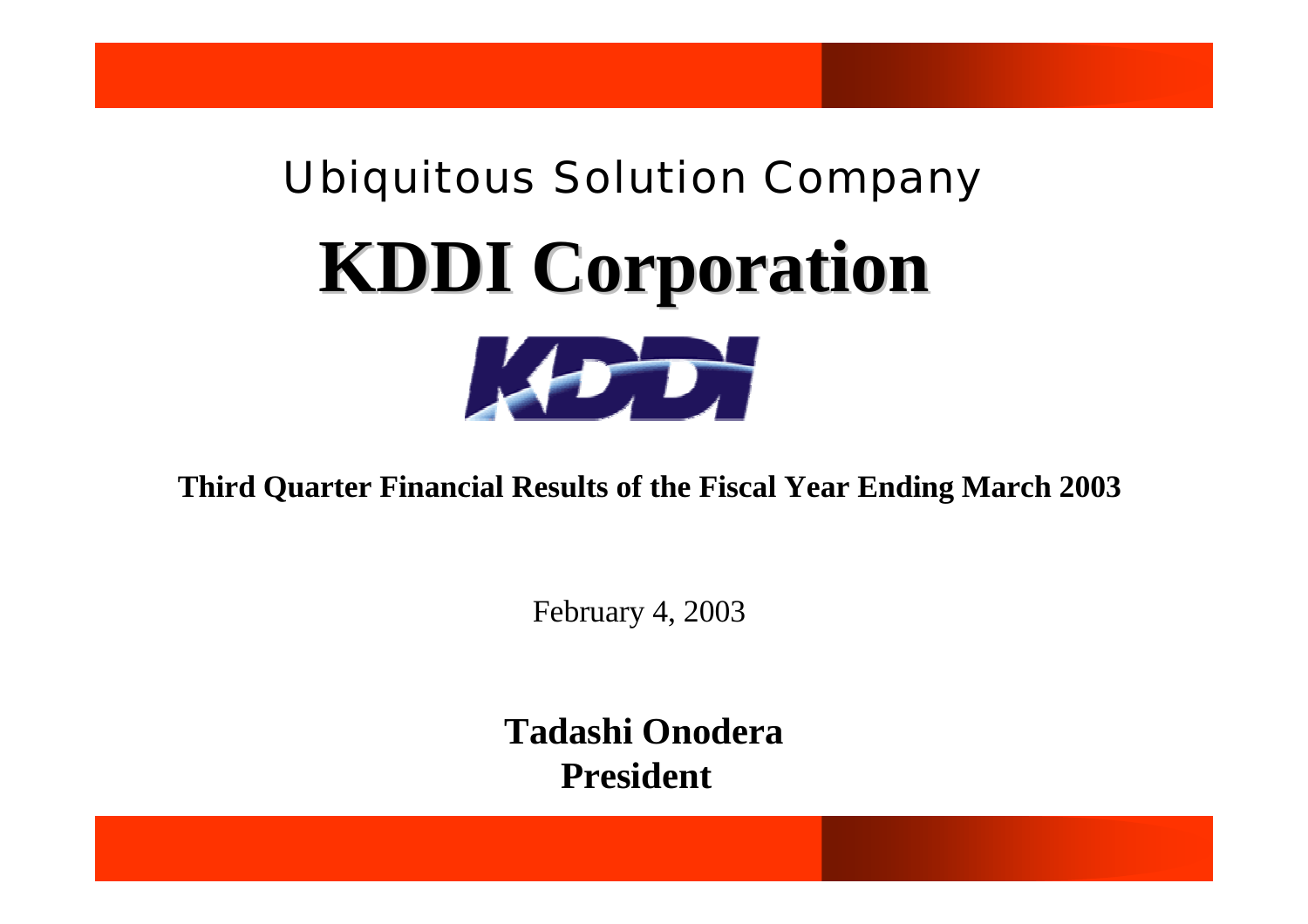**The figures included in the following brief, including the The figures included in the following brief, including the business performance target and the target for the number of business performance target and the target for the number of subscribers are all projected data based on the information subscribers are all projected data based on the information currently available to the KDDI Group, and are subject to currently available to the KDDI Group, and are subject to variable factors such as economic conditions, a competitive variable factors such as economic conditions, a competitive environment and the future prospects for newly introduced environment and the future prospects for newly introduced services.services.**

**Accordingly, please be advised that the actual results of Accordingly, please be advised that the actual results of business performance or of the number of subscribers may business performance or of the number of subscribers may differ substantially from the projections described here. differ substantially from the projections described here.**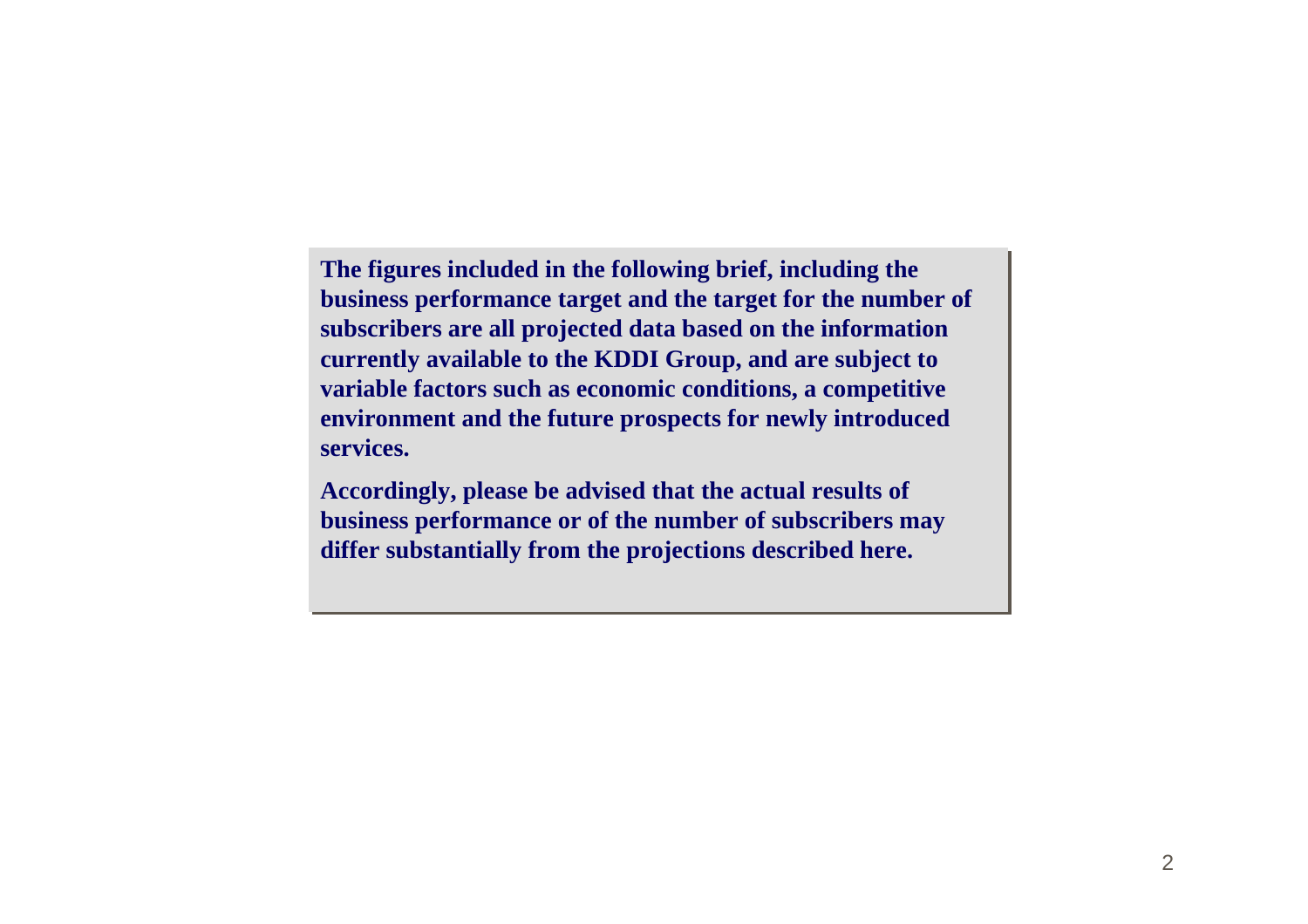## **Current Fiscal Year Business Condition Overview**

■ **"au" net increase revised up further from 1.5 million units forecasted in November to 1.6 million units**

■ **Full year profit target revised up due to earnings recovery in the third quarter**

■ **Asset restructuring mostly completed with the decision to sell the property management subsidiary**

■ **Interest-bearing debt reduction progresses Initial forecast of the balance of such debt at the end of the current fiscal year of 1,560 billion yen has been revised to the current estimate of 1,508 billion yen**

**Profit-emphasized management to continue**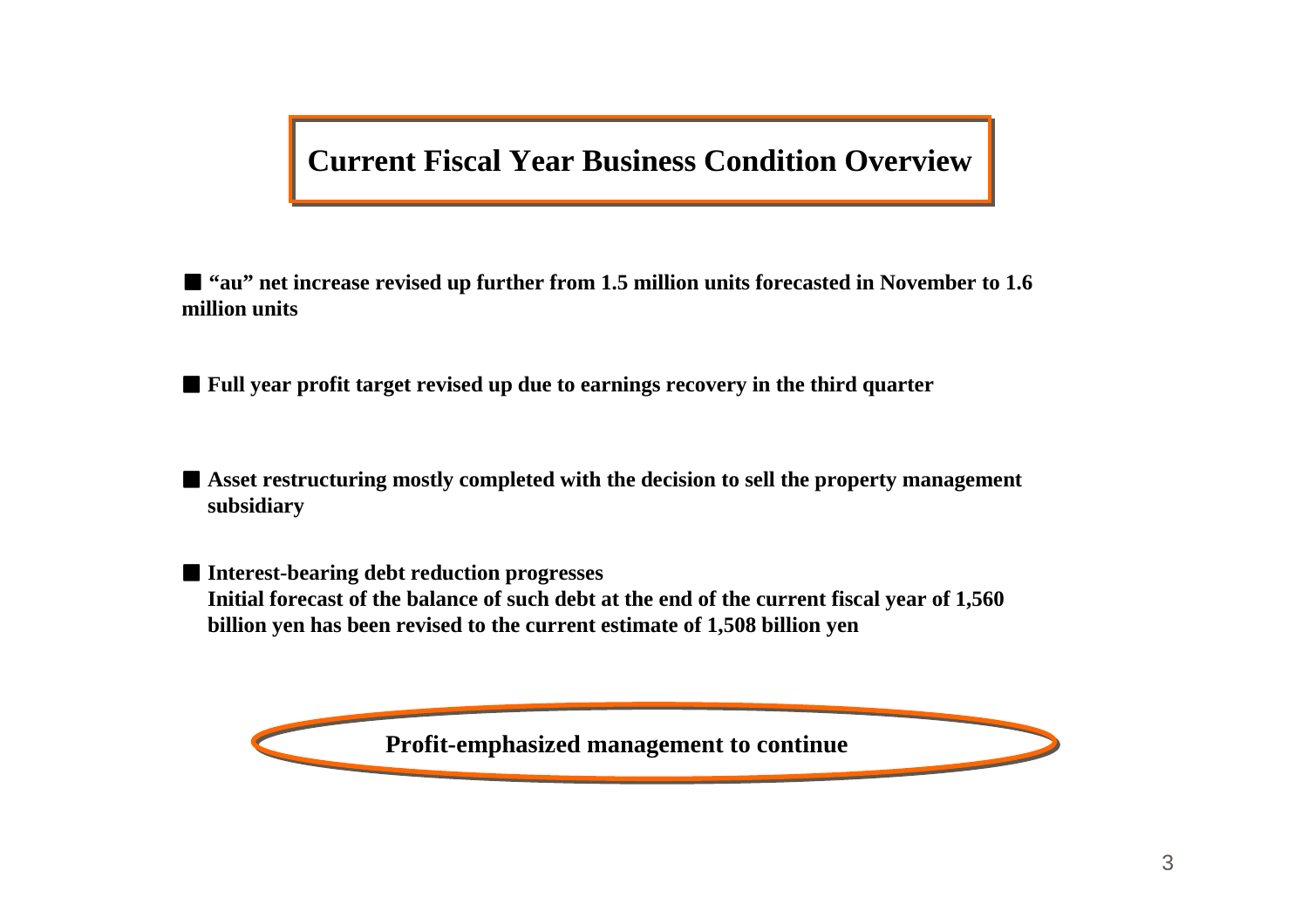## **Consolidated Financial Statement Consolidated Financial Statement**



257 288 545 258 160 293 550 535 417

*Margin 17.5% 21.0% 19.2% 18.5% 23.0% 21.4% 19.9% 19.3% 20.0%*

EBITDA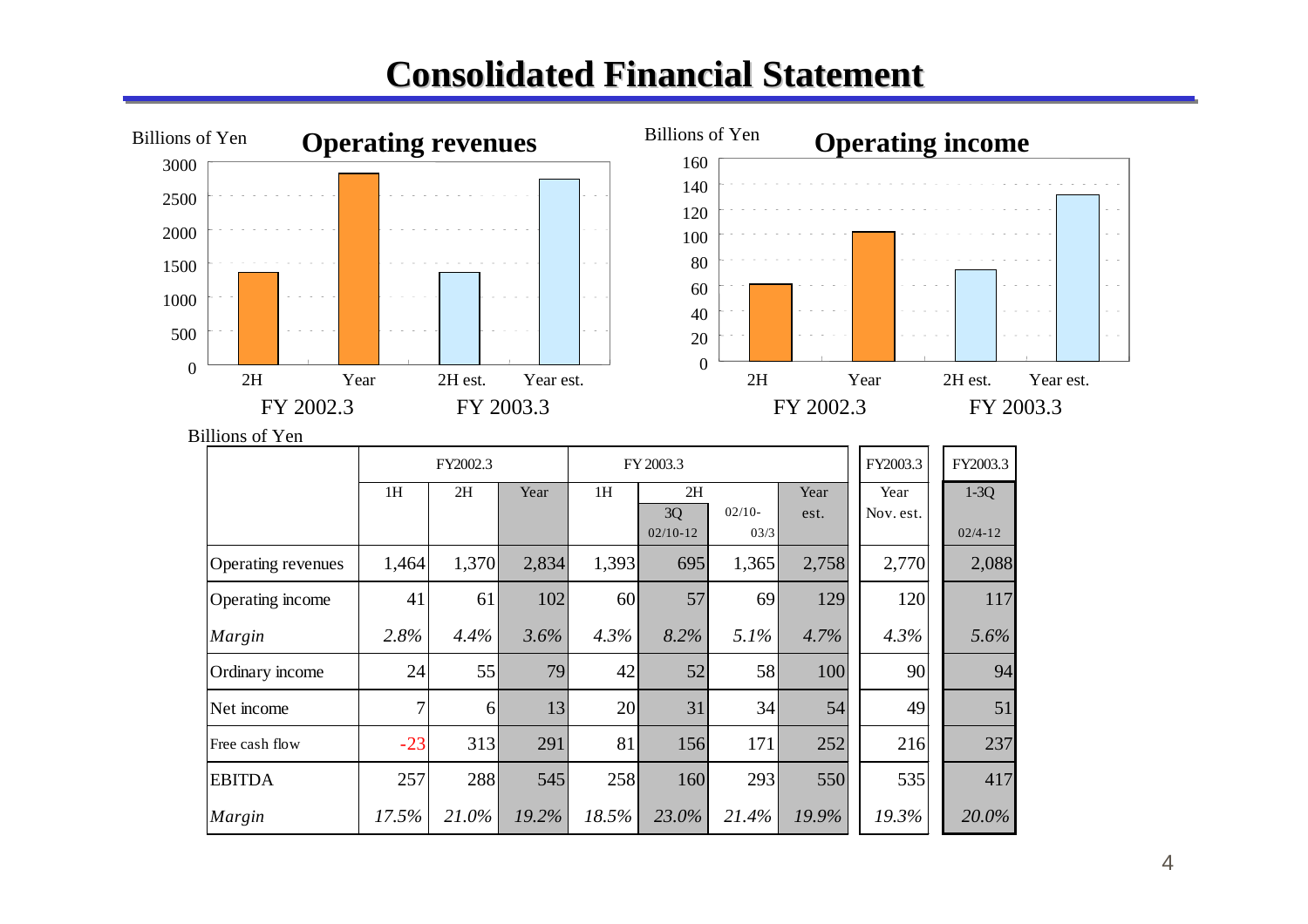## **"au" Business Business**



Billions of Yen

|                    |       | FY 2002.3        |       |          | FY 2003.3  |          |       | FY2003.3  |              |                                         |            |           |         |
|--------------------|-------|------------------|-------|----------|------------|----------|-------|-----------|--------------|-----------------------------------------|------------|-----------|---------|
|                    | 1H    | 2H               | Year  | 1H       | 2H         |          | Year  | Year      |              |                                         | FY 2003.3  |           |         |
|                    |       |                  |       |          | 3Q         | $02/10-$ | est.  | Nov. est. |              |                                         | 3Q         | Year      | Year    |
|                    |       |                  |       |          | $02/10-12$ | 03/3     |       |           |              |                                         | $02/10-12$ | est.      | Nov.est |
| Operating revenues | 790   | 735 <sup> </sup> | 1,525 | 807      | 408        | 798      | 1,604 | 1,609     | Subs('000)   |                                         | 13,468     | 13,800    | 13,700  |
| Operating income   | 33    | 25               | 57    | 13       | 34         | 40       | 53    | 53        |              | 1X                                      | 4,674      |           |         |
| Margin             | 4.1%  | 3.4%             | 3.8%  | 1.6%     | 8.4%       | $5.0\%$  | 3.3%  | 3.3%      |              | cdmaOne                                 | 8,637      |           |         |
| Ordinary income    | 26    | 27               | 53    | 61       | 31         | 33       | 39    | 39        |              | <b>PDC</b>                              | 157        |           |         |
| Net income         | 14    | $-73$            | $-59$ |          | 18         | 19       | 20    | 20        | $ARPU$ (yen) |                                         | 7,640      | $* 7,490$ | 7,520   |
| Free cash flow     | $-43$ | 58               | 16    | 40       | 59         | 33       | 73    | 30        |              | Voice                                   | 6,440      | 6,330     | 6,270   |
| <b>EBITDA</b>      | 135   | 134              | 269   | 104      | 81         | 144      | 248   | 246       |              | Data                                    | 1,200      | 1,160     | 1,250   |
| Margin             | 17.1% | $18.3\%$         | 17.7% | $12.9\%$ | $20.0\%$   | 18.0%    | 15.5% | 15.3%     |              | * Access charge adjustment is included. |            |           |         |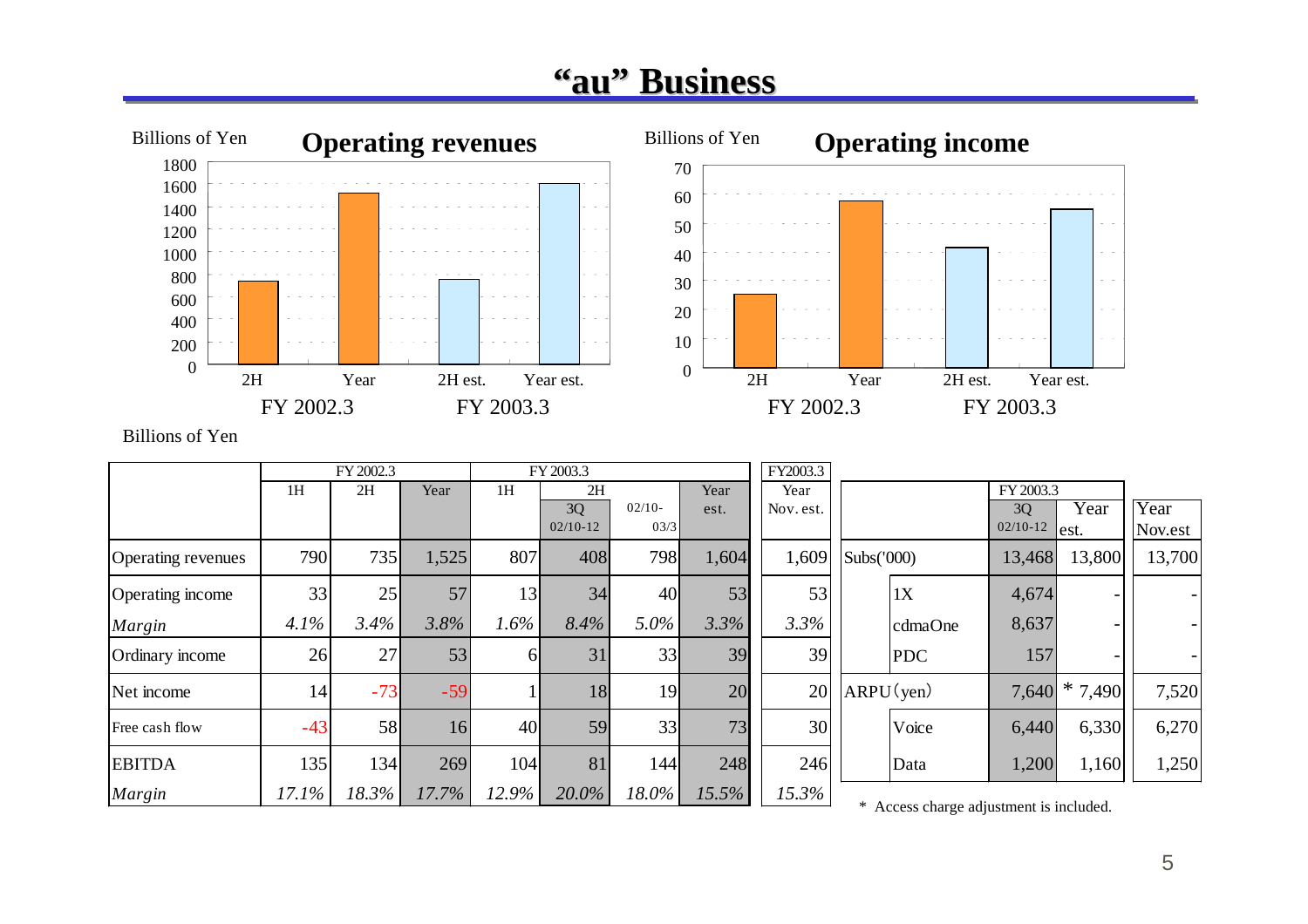#### **(1) Sales commission (New purchase, switch models)** (In billions of yen)

|                                         |           |        | FYE 3/'03 |        |        |            |  |  |
|-----------------------------------------|-----------|--------|-----------|--------|--------|------------|--|--|
|                                         | FYE 3/'02 | 1H     | 30        | 40(F)  | 2H(F)  | Year $(F)$ |  |  |
| Sales commission                        | 365       | 219    | 89        | 86     | l 75   | 394        |  |  |
| Average commission per unit (yen)       | 42,000    | 43,000 | 37,000    | 37,000 | 37,000 | 40,000     |  |  |
| Number of units sold (In '000 of units) | 8.700     | 5,100  | 2,400     | 2,300  | 4.700  | 9,800      |  |  |

#### **(2) PDC-related expenses**

■ Since the PDC service will be discontinued in March, allocate all expenses within the current fiscal year.

■ Upcoming fiscal year will have no PDC-related expenses.

#### Temporary expenses (Billions of Yen)

| ----- <i>---</i> -<br>----------<br>$\mu$ ninomo or $\mu$ |                        |           |    |           |       |              |         |  |              |
|-----------------------------------------------------------|------------------------|-----------|----|-----------|-------|--------------|---------|--|--------------|
|                                                           |                        | FYE 3/'02 |    | FYE 3/'03 |       |              |         |  | 2 Year total |
|                                                           |                        |           | 1H | 3Q        | 4Q(F) | 2H(F)        | Year(F) |  |              |
| Equipment retirement expenses (EL)                        |                        | 134       |    |           |       |              |         |  | 134          |
| Removal-related                                           | Lease cancellation     |           |    |           |       | 6            | 10      |  | 10           |
| expenses (OE)                                             | Removal work allowance |           |    |           | 10    | 10           | 10      |  | 10           |
|                                                           | Equipment retirement   |           |    |           |       | <sub>0</sub> |         |  |              |
|                                                           | Total                  |           |    |           | 18    | 21           | 26      |  | 26           |
| Additional shift measure expenses (OE)                    |                        |           | 19 |           |       | 11           | 30      |  | 30           |
| Total                                                     |                        |           | 23 |           | 23    | 32           | 56      |  | 190          |

Reduction of depreciation attributable to the across-the-board retirement of PDC equipment: FYE 3/02 = -5 billion yen,. FYE 3/03 = -44 billion yen

| Running cost                             |           |    |          |       |                | (Billions of Yen)        |
|------------------------------------------|-----------|----|----------|-------|----------------|--------------------------|
|                                          | FYE 3/'02 |    | FYE 3/03 |       |                |                          |
|                                          |           | 1H | 3Q       | 4Q(F) | 2H(F)          | Year(F)                  |
| Communication equipment rental cost (OE) | 26        |    |          |       | $\overline{ }$ | $\Delta$ $\epsilon$<br>ت |

#### **(3) Points allowance expenses** (Billions of Yen)

| $\epsilon$ ) I only and wance expenses<br>$\mu$ and $\mu$ or $\mu$ on $\mu$ |    |          |       |       |         |  |  |  |  |  |
|-----------------------------------------------------------------------------|----|----------|-------|-------|---------|--|--|--|--|--|
|                                                                             |    | FYE 3/03 |       |       |         |  |  |  |  |  |
|                                                                             | 1H | 3Q       | 4Q(F) | 2H(F) | Year(F) |  |  |  |  |  |
| Current fiscal year portion (OE)                                            |    |          |       |       |         |  |  |  |  |  |
| Prior fiscal year portion (EL)                                              |    |          |       |       |         |  |  |  |  |  |
| Total                                                                       |    |          |       |       |         |  |  |  |  |  |

(OE) : Operating expense, (EL) : Extraordinary loss, (F) : Forecast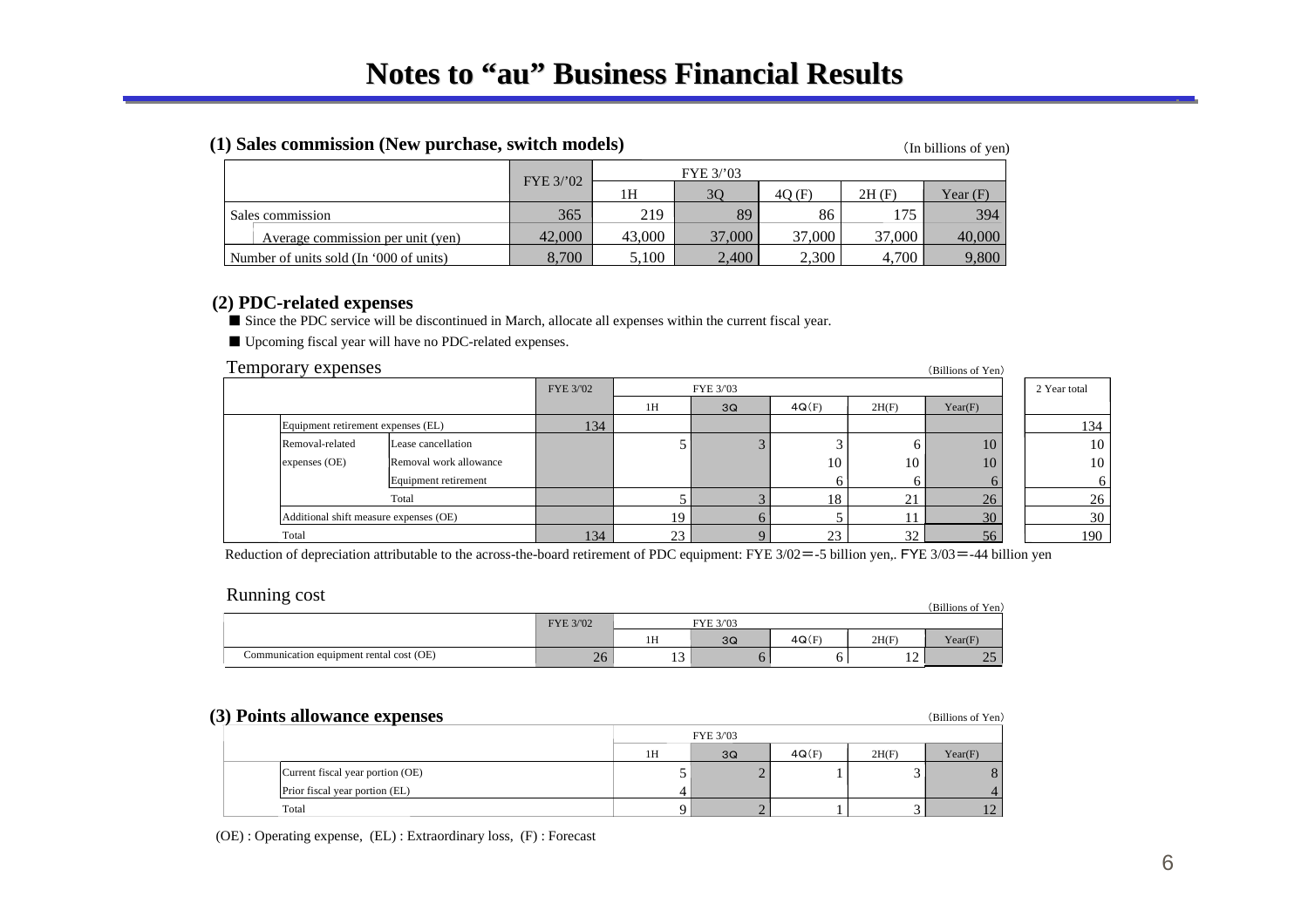## **NW&Solution Business NW&Solution Business**



#### Billions of Yen

|                    | FY 2002.3 |          |                |       | FY 2003.3  |           |       | FY2003.3  |             |            |       |         |
|--------------------|-----------|----------|----------------|-------|------------|-----------|-------|-----------|-------------|------------|-------|---------|
|                    | 1H        | 2H       | Year           | 1H    | 2H         |           | Year  | Year      |             | FY 2003.3  |       |         |
|                    |           |          |                |       | 3Q         | $02/10-$  | est.  | Nov. est. |             | 3Q         | Year  | Year    |
|                    |           |          |                |       | $02/10-12$ | 03/3      |       |           |             | $02/10-12$ | lest. | Nov.est |
|                    |           |          |                |       |            |           |       |           | DION(000)   | 2,300      | 2,350 | 2,430   |
| Operating revenues | 331       | 321      | 652            | 309   | 150        | 291       | 599   | 600       | <b>ADSL</b> | 374        | 500   | 540     |
| Operating income   | 10        | 20       | 31             | 39    | 16         | <b>16</b> | 55    | 47        |             |            |       |         |
| Margin             | 3.1%      | 6.3%     | 4.7%           | 12.6% | 10.4%      | 5.6%      | 9.2%  | 7.8%      |             |            |       |         |
| Ordinary income    | 6         | 19       | 25             | 38    | 16         | 17        | 55    | 45        |             |            |       |         |
| Net income         | $-0.7$    | 5        | $\overline{4}$ | 21    | 9          | 9         | 30    | 26        |             |            |       |         |
| Free cash flow     | 17        | 38       | 56             | 31    | 59         | 56        | 87    | 73        |             |            |       |         |
| <b>EBITDA</b>      | 74        | 84       | 158            | 90    | 44         | 78        | 168   | 158       |             |            |       |         |
| Margin             | 22.3%     | $26.0\%$ | 24.2%          | 29.1% | 29.4%      | 26.9%     | 28.0% | 26.3%     |             |            |       |         |

7

 $2,430$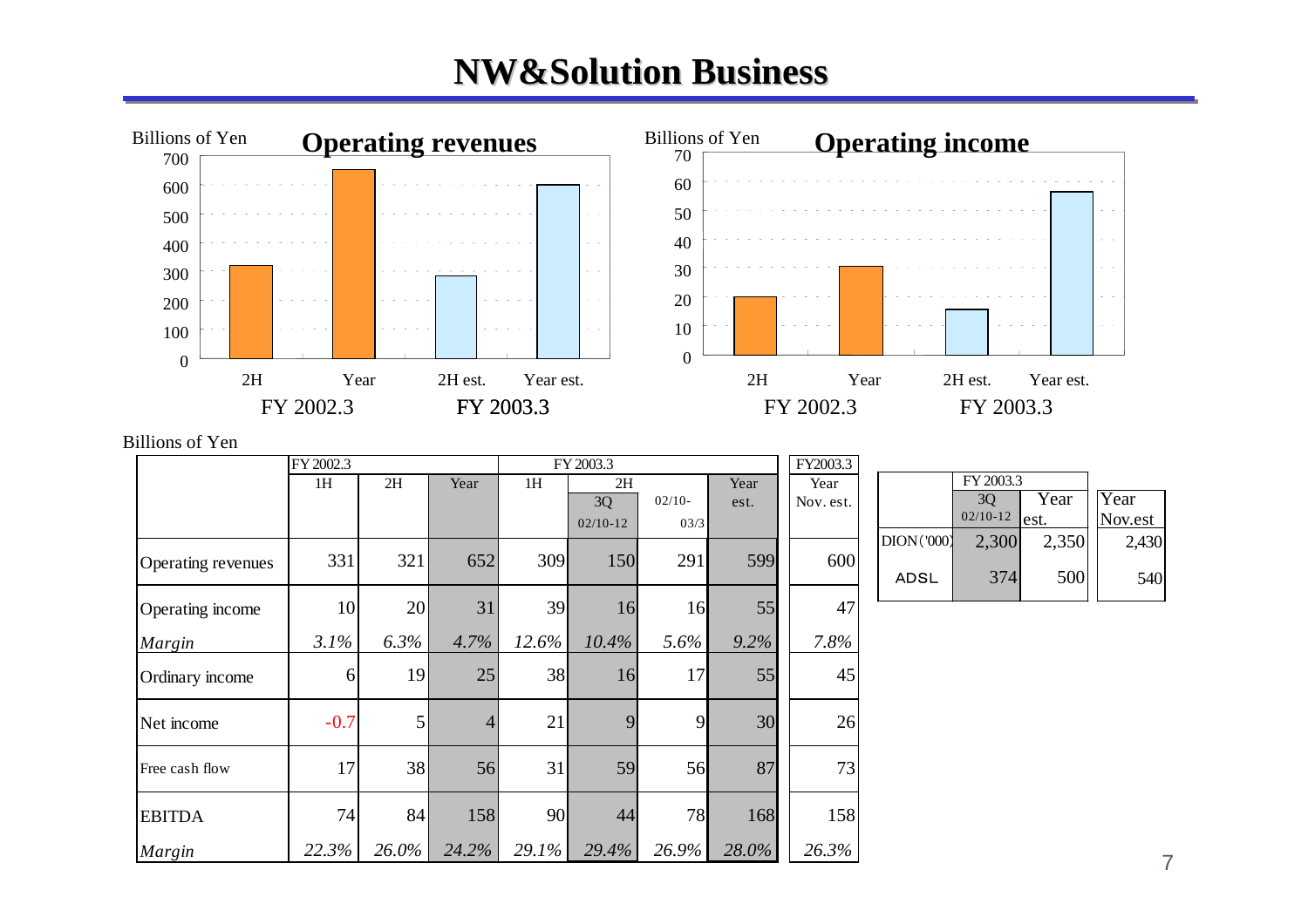### (1) Additional depreciation

■ Additional depreciation of some inactive assets

(In billions of yen)

|                                                        | FYE 3/03 |                |       |       |            |  |  |  |  |
|--------------------------------------------------------|----------|----------------|-------|-------|------------|--|--|--|--|
|                                                        | 1H       | 3 <sub>C</sub> | 4Q(F) | 2H(F) | Year $(F)$ |  |  |  |  |
| Additional depreciation of discontinued<br>cables (OE) |          | $\bigcap$      |       |       |            |  |  |  |  |
| Fixed asset retirement cost (OE)                       |          |                | 10    |       |            |  |  |  |  |
| Total                                                  |          |                |       |       |            |  |  |  |  |

### (2) Point allowance expenses (In billions of yen)

|           |                                  | FYE 3/03         |                |         |       |                                                   |  |  |  |  |
|-----------|----------------------------------|------------------|----------------|---------|-------|---------------------------------------------------|--|--|--|--|
|           |                                  | 1H               | 3 <sub>O</sub> | 4Q(F)   | 2H(F) | Year $(F)$                                        |  |  |  |  |
| <b>NW</b> | Current fiscal year portion (OE) | $\bigcap$<br>∪.∠ | U. l           | $0.5\,$ | 0.6   | $\mathbf{U}$ .c                                   |  |  |  |  |
|           | Prior fiscal year portion (EL)   | 0.4              |                |         |       | 0.4                                               |  |  |  |  |
|           | Total                            | 0.6              | U.I            |         | J.6   | $\overline{\mathbf{1}}$ . $\overline{\mathbf{1}}$ |  |  |  |  |

(OE): Operating expense, (EL) Extraordinary loss, (F) Forecast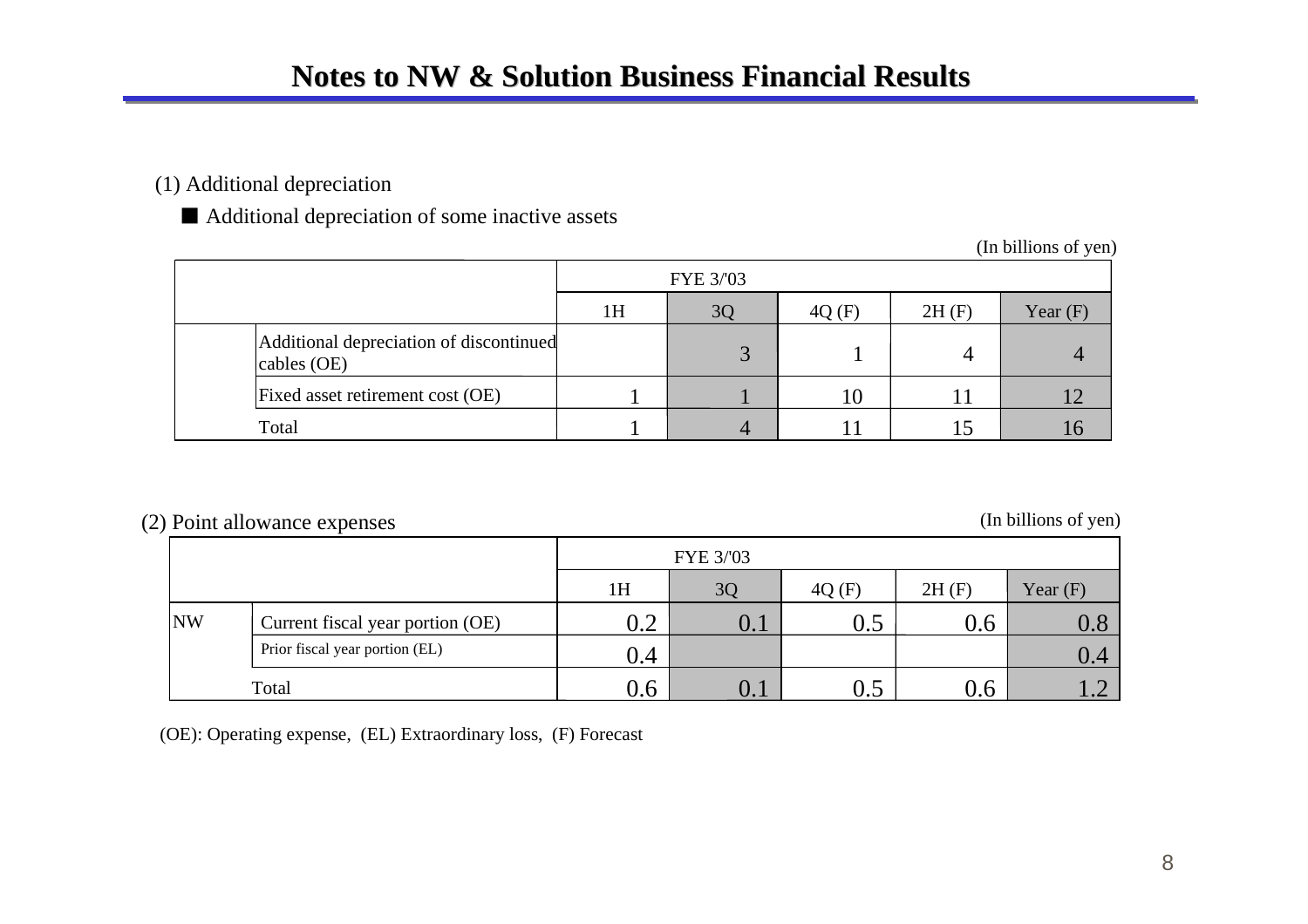## **TUKA Business Business**



#### Billions of Yen

|                    | FY 2002.3 |                  |         |          | FY 2003.3  |          |         | FY2003.3  |
|--------------------|-----------|------------------|---------|----------|------------|----------|---------|-----------|
|                    | 1H        | 2H               | Year    | 1H       | 2H         |          | Year    | Year      |
|                    |           |                  |         |          | 3Q         | $02/10-$ | est.    | Nov. est. |
|                    |           |                  |         |          | $02/10-12$ | 03/3     |         |           |
| Operating revenues | 191       | 168              | 358     | 162      | 80         | 153      | 315     | 319       |
| Operating income   | $-3$      |                  |         | -1       |            |          |         | 1         |
| Margin             | $-1.7\%$  | 4.2%             | $1.1\%$ | $-0.6\%$ | 1.8%       | $1.0\%$  | $0.2\%$ | 0.3%      |
| Ordinary income    | $-6$      | $\left 4\right $ |         | -4       |            |          | -4      | $-4$      |
| Net income         | $-5$      |                  | $-3$    | $-7$     | $-0.5$     | $-1$     | $-8$    | $-9$      |
| Free cash flow     | $-1$      | 16               | 15      | 22       | 14         | 31       | 52      | 47        |
| <b>EBITDA</b>      | 26        | 38               | 63      | 29       | 17         | 33       | 62      | 62        |
| Margin             | 13.4%     | 22.5%            | 17.7%   | 17.9%    | 20.8%      | 21.3%    | 19.6%   | 19.4%     |

| 3.3      |            |            |           |         |
|----------|------------|------------|-----------|---------|
|          |            | FY 2003.3  |           |         |
| st.      |            | 3Q         | Year      | Year    |
|          |            | $02/10-12$ | est.      | Nov.est |
| 19       | Subs('000) | 3,849      | 3,810     | 3,860   |
| $\alpha$ | ARPU(yen)  | 5,360      | $* 5,250$ | 5,330   |

\* Access charge adjustment is included.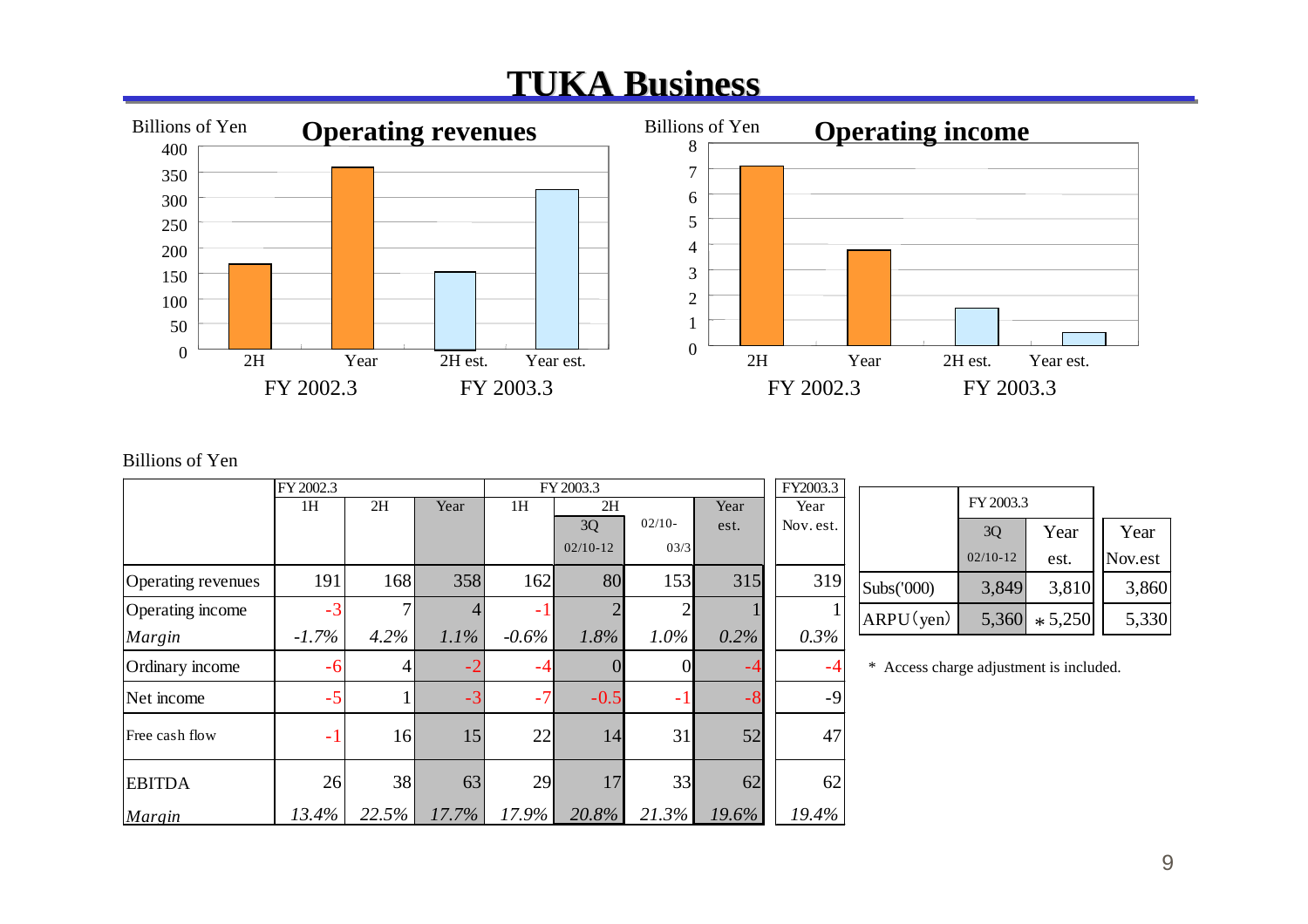## **Pocket Business Pocket Business**



#### Billions of Yen

|                    | FY 2002.3 |              |       | FY 2003.3       |                  | FY2003.3       |       |           |             |            |       |         |
|--------------------|-----------|--------------|-------|-----------------|------------------|----------------|-------|-----------|-------------|------------|-------|---------|
|                    | 1H        | 2H           | Year  | 1H              | 2H               | $02/10-$       | Year  | Year      |             | FY 2003.3  |       |         |
|                    |           |              |       |                 | 3Q<br>$02/10-12$ | 03/3           | est.  | Nov. est. |             | 3Q         | Year  | Year    |
| Operating revenues | 109       | 102          | 211   | 100             | 49               | 98             | 198   | 201       |             | $02/10-12$ | est.  | Nov.est |
|                    |           |              |       |                 |                  |                |       |           | Subs ('000) | 2,969      | 3,000 | 3,070   |
| Operating income   | $-1$      | 8            |       | 9               |                  | 10             | 19    | 17        | Air EDGE    | 668        | 764   | 800     |
| Margin             | $-1.2\%$  | $7.8\%$      | 3.2%  | 9.1%            | 12.2%            | $10.1\%$       | 9.6%  | 8.5%      | ARPU(yen)   | 4,990      | 4,990 | 5,010   |
| Ordinary income    | $-3$      | <sup>6</sup> |       | 8               |                  | 8 <sup>l</sup> | 16    | 14        |             |            |       |         |
| Net income         | $-8$      | 23           | 15    | $\tau$          |                  | 8 <sup>l</sup> | 15    | 13        |             |            |       |         |
| Free cash flow     | $-2$      | 16           | 14    | 14              | 19               | 26             | 40    | 38        |             |            |       |         |
| <b>EBITDA</b>      | 18        | 29           | 48    | 30 <sup>l</sup> | 16               | 31             | 61    | 59        |             |            |       |         |
| Margin             | 16.7%     | 28.7%        | 22.5% | 30.0%           | 32.9%            | 31.7%          | 30.8% | 29.4%     |             |            |       |         |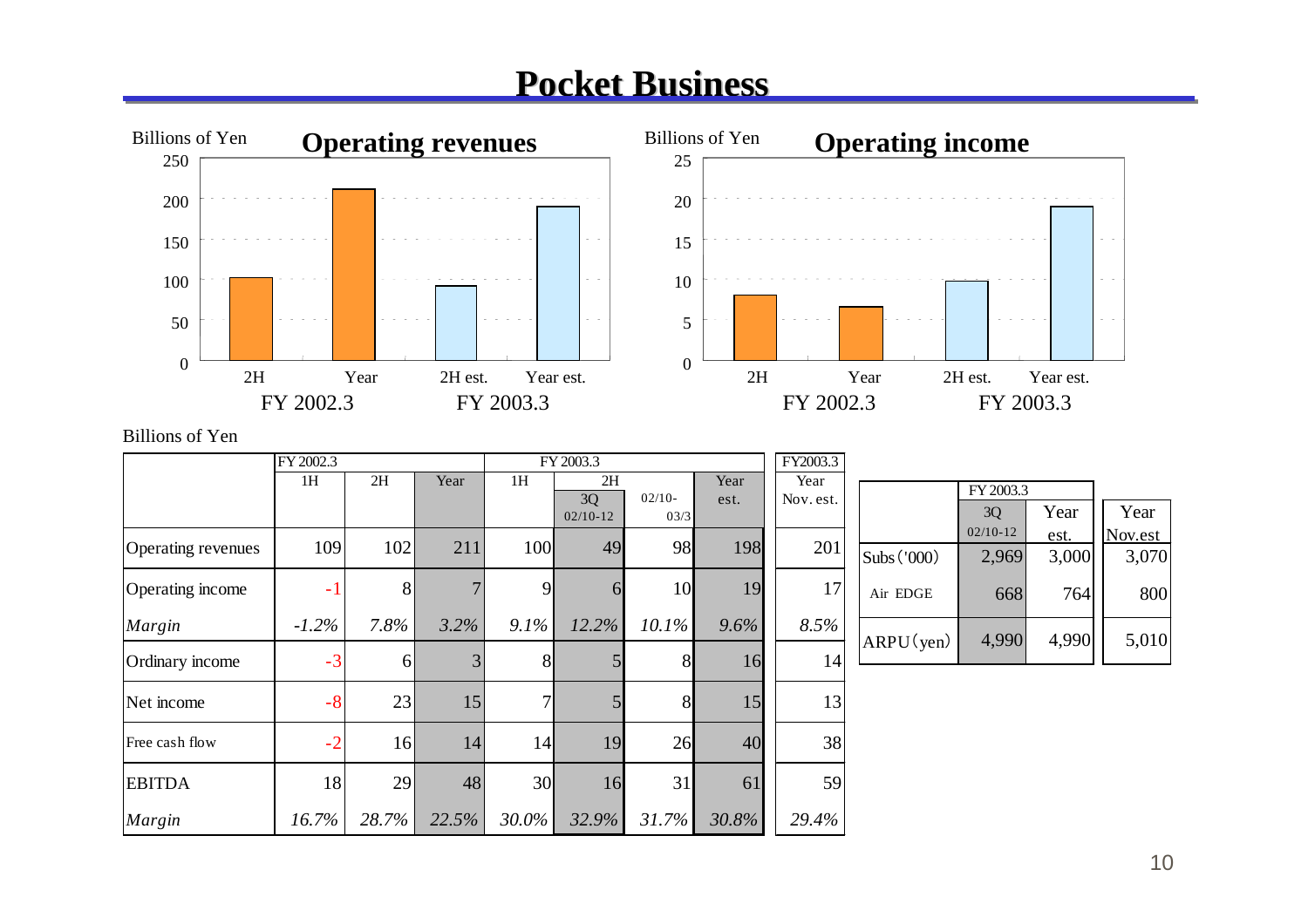## **Other Notes to Financial Results Other Notes to Financial Results**

#### (1) TUKA / Pocket point allowance expenses (In billions of yen)

|             |                                  |     |     | FYE 3/'03 |       |            |
|-------------|----------------------------------|-----|-----|-----------|-------|------------|
|             |                                  | 1H  | 3Q  | 4Q(F)     | 2H(F) | Year $(F)$ |
| <b>TUKA</b> | Current fiscal year portion (OE) | 0.4 | 0.3 |           | 0.3   | 0.7        |
|             | Prior fiscal year portion (EL)   | 1.7 |     |           |       | 1.7        |
|             | Total                            | 2.1 | 0.3 |           | 0.3   | 2.4        |
| Pocket      | Current fiscal year portion (OE) |     | 0.1 |           |       | 0.1        |
|             | Prior fiscal year portion (EL)   | 0.6 |     |           |       | 0.6        |
|             | Total                            | 0.6 | 0.1 |           |       | 0.7        |

(OE): Operating expense, (EL): Extraordinary loss, (F): Forecast

#### (2) Impact of asset restructuring

■ Restructure a part of assets in order to concentrate management resources on communication

(In billions of yen)

|                                             | <b>Extraordinary Income/loss</b> |                 |                       | Impact on Cash Flow |                 |              |  |
|---------------------------------------------|----------------------------------|-----------------|-----------------------|---------------------|-----------------|--------------|--|
|                                             | <b>FYE 3/02</b>                  | <b>FYE 3/03</b> | 2 Year Total FYE 3/02 |                     | <b>FYE 3/03</b> | 2 Year Total |  |
| Securitization of 4 buildings               | l 44                             |                 | 144                   |                     |                 |              |  |
| Sales of the property management subsidiary |                                  |                 |                       |                     |                 |              |  |
| Sales of properties                         | -4                               | $3^{\circ}$     |                       |                     | 22              | 33           |  |
| Total                                       | 140                              | 12              | .52                   | 198                 | 39              |              |  |

Note: Sale of the property management subsidiary has also an impact of reducing 11.5 billion yen interest-bearing debts incurred by the subsidiary.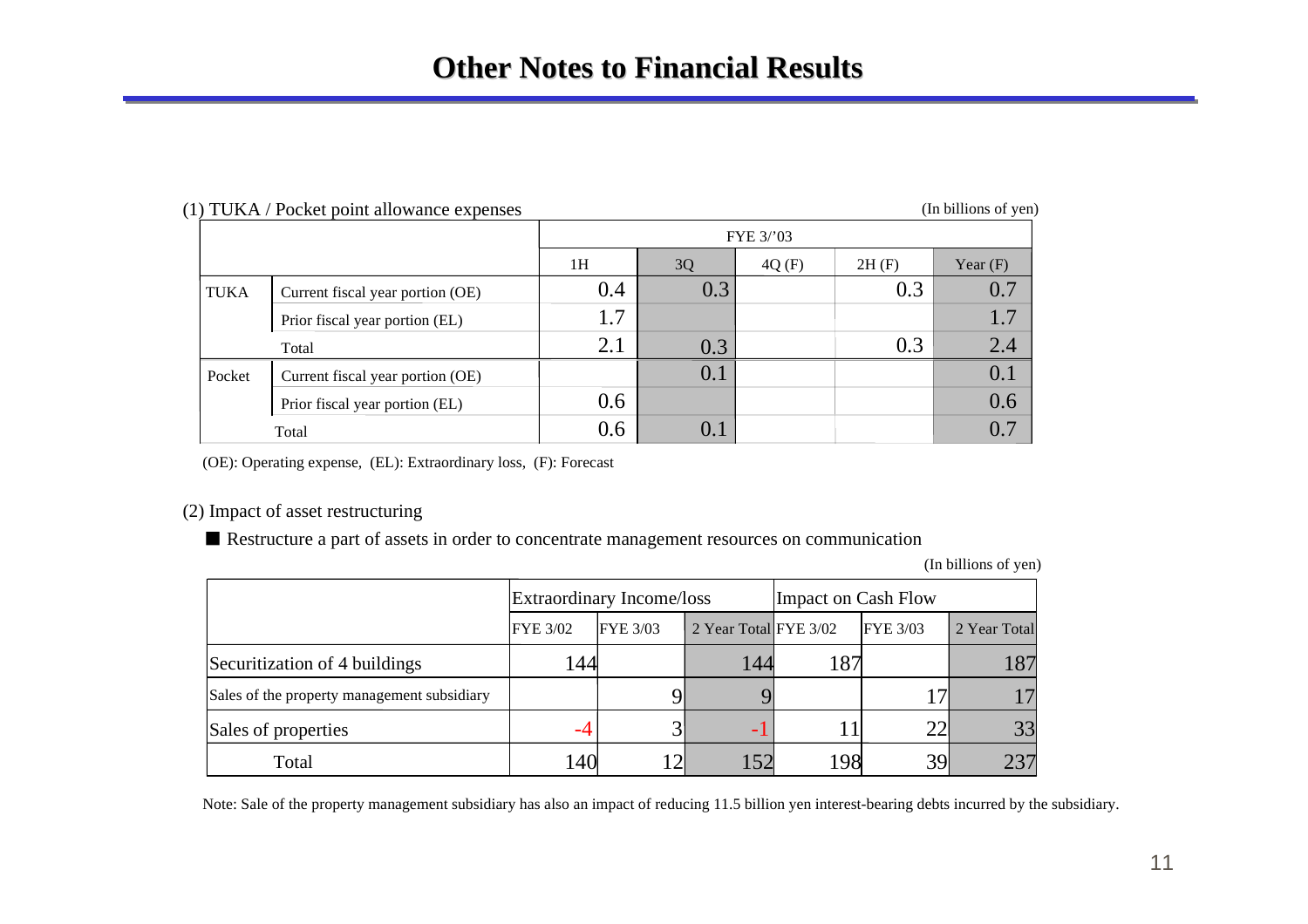## **Capital Expenditure and Debt Capital Expenditure and Debt**

■ Reduce investment by enhancing capital expenditures management

■ Improve current fiscal year end Debt/EBITDA ratio to 2.7

|                        |                        | FY 2002.3 |                 | FY 2003.3 |       |       |                       | FY2003.3 |           |
|------------------------|------------------------|-----------|-----------------|-----------|-------|-------|-----------------------|----------|-----------|
|                        |                        | 1H        | 2H              | Yesr      | 1H    | 2H    |                       | Year     | Year      |
|                        |                        |           |                 |           |       | 3Q    |                       | est.     | Nov. est. |
|                        |                        |           |                 |           |       |       | $02/10-12$ 02/10-03/3 |          |           |
| CAPEX(Cash basis)      | Consolidated           | 192       | 182             | 375       | 126   | 40    | 1361                  | 262      | 291       |
|                        | au                     | 111       | 115             | 226       | 83    | 27    | 101                   | 184      | 197       |
|                        | <b>NW&amp;Solution</b> | 54        | 32              | 86        | 19    |       | 26                    | 45       | 53        |
|                        | <b>TUKA</b>            | 20        | 19              | 39        | 9     |       |                       | 16       | 16        |
|                        | Pocket                 | 11        | 61              | 17        | 81    |       | 5                     | 13       | 14        |
| Depreciation           | Consolidated           | 212       | 212             | 424       | 193   | 100   | 196                   | 389      | 393       |
|                        | au                     | 100       | 99              | 199       | 89    | 45    | 92                    | 181      | 183       |
|                        | <b>NW&amp;Solution</b> | 63        | 60              | 123       | 50    | 28    | 52                    | 102      | 100       |
|                        | <b>TUKA</b>            | 29        | 30 <sup>1</sup> | 59        | 30    | 15    | 30                    | 60       | 60        |
|                        | Pocket                 | 19        | 20              | 39        | 20    | 10    | 20 <sup>1</sup>       | 40       | 40        |
| Interest bearing debts | Consolidated           | 2,050     |                 | 1,747     | 1,675 | 1,593 |                       | 1,508    | 1,560     |
|                        | au, NW&Solution        | 1,301     |                 | 1,067     | 1,043 | 995   |                       | 939      | 950       |
|                        | TUKA                   | 387       |                 | 371       | 348   | 334   |                       | 318      | 328       |
|                        | Pocket                 | 262       |                 | 226       | 211   | 193   |                       | 187      | 188       |
| Debt/EBITDA multiple   |                        |           |                 | 3.2       |       |       |                       | 2.7      | 2.9       |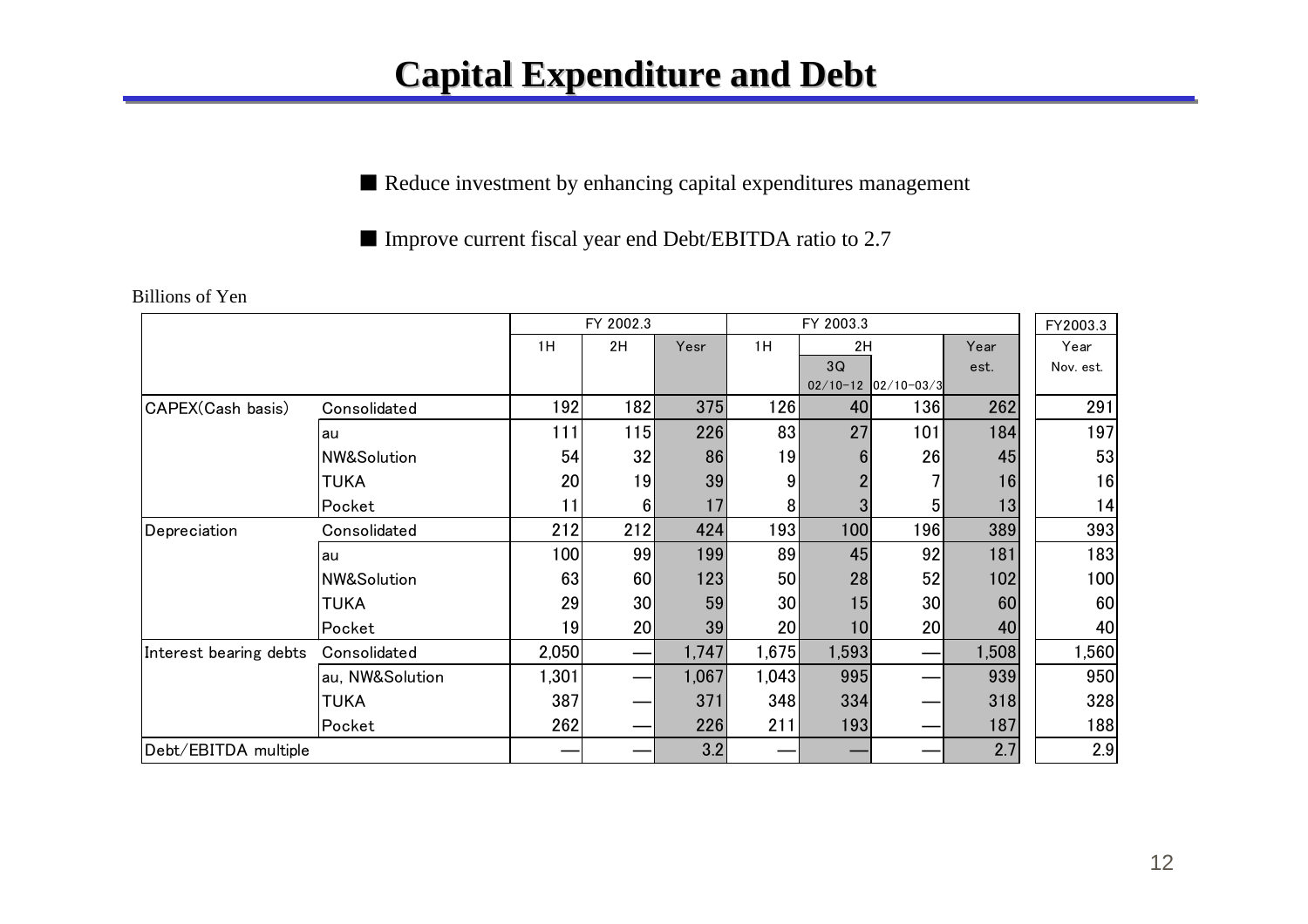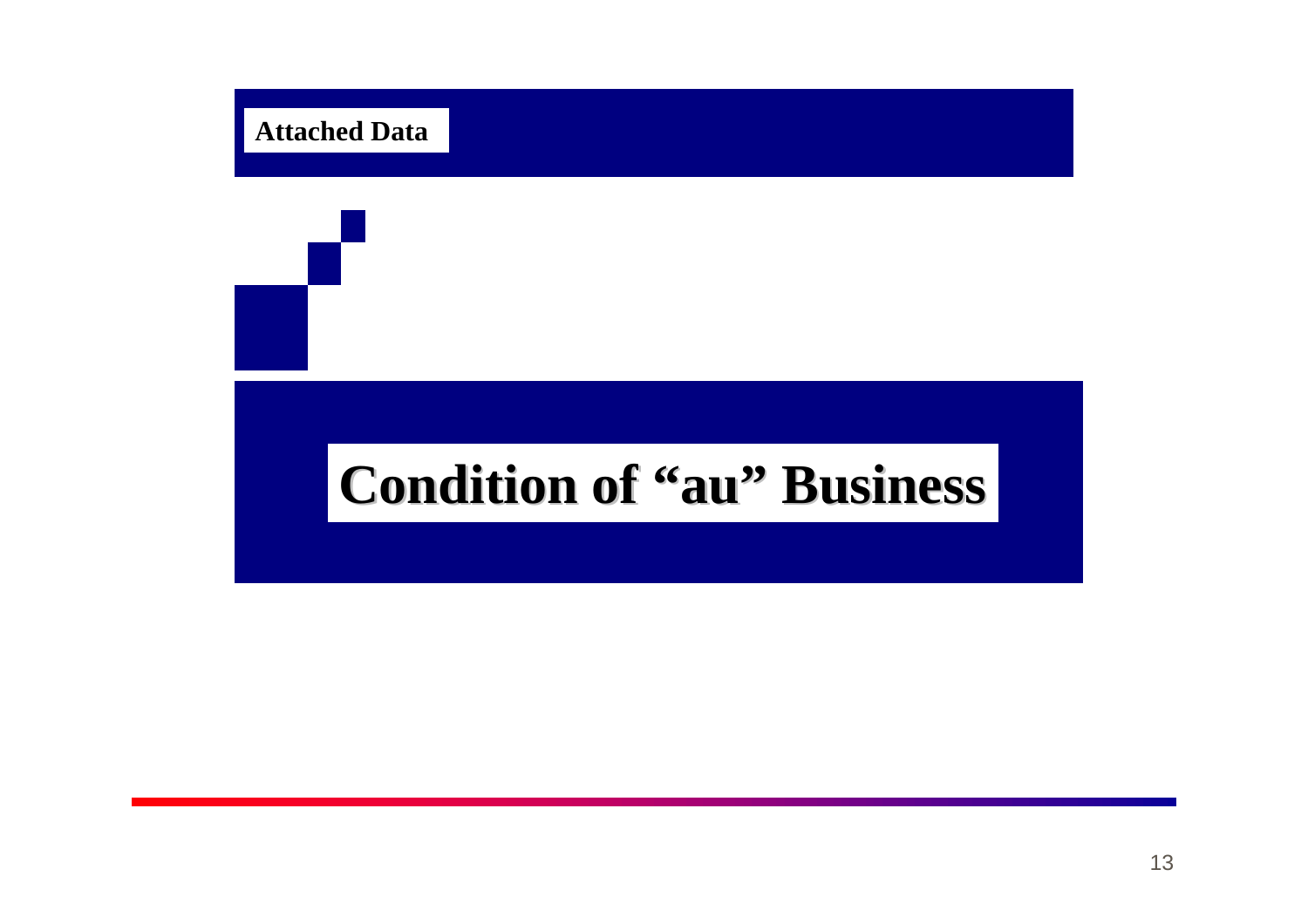## **Trend for Trend for "au" Market Share Market Share**

■ April – December average net increase share: 29.4<sup>%</sup>

■ **Results surpassed the 25% net increase share targeted at the beginning of the fiscal year**

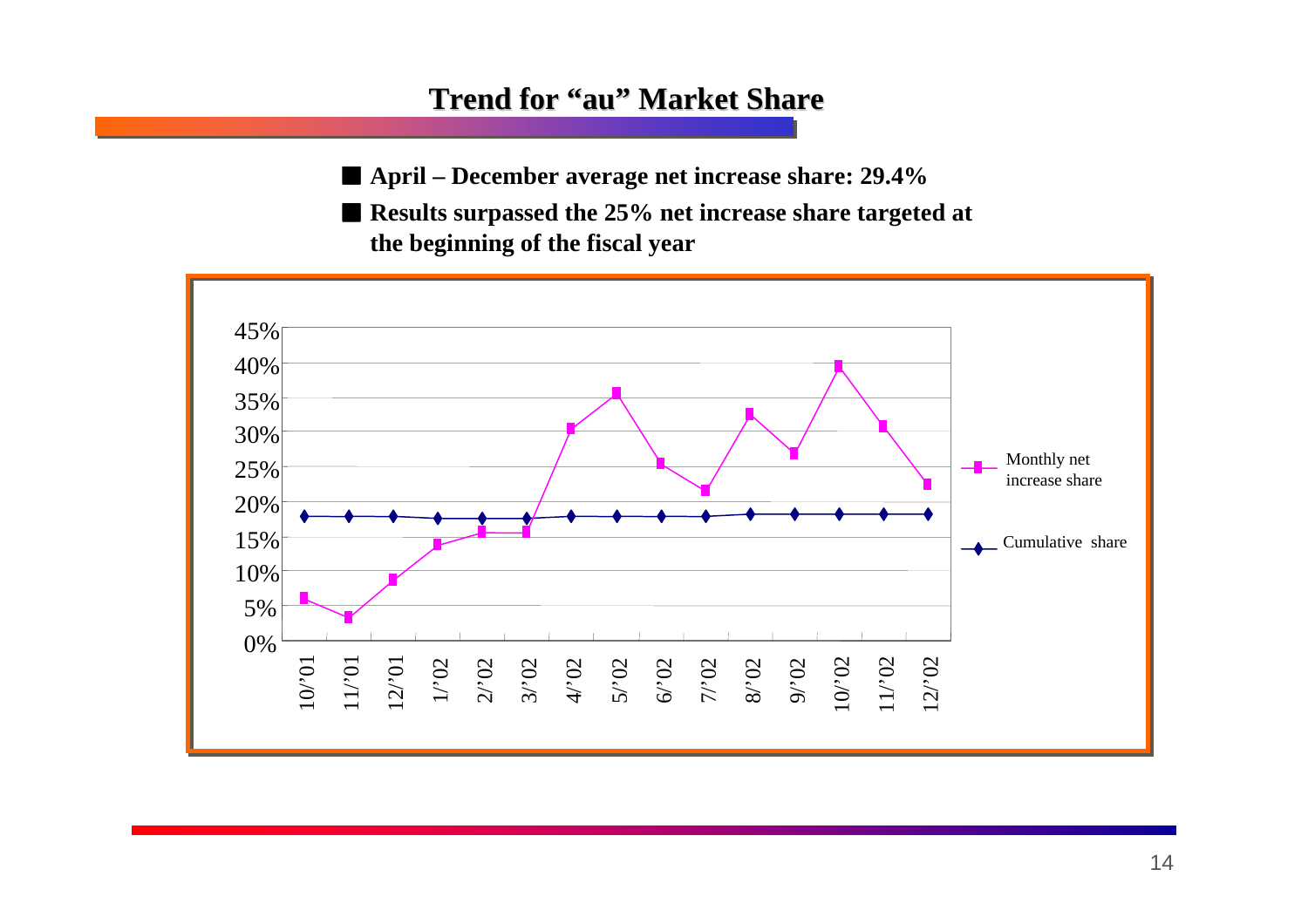## **Trend for Cumulative No. of CDMA2000 1X Subscribers Trend for Cumulative No. of CDMA2000 1X Subscribers**

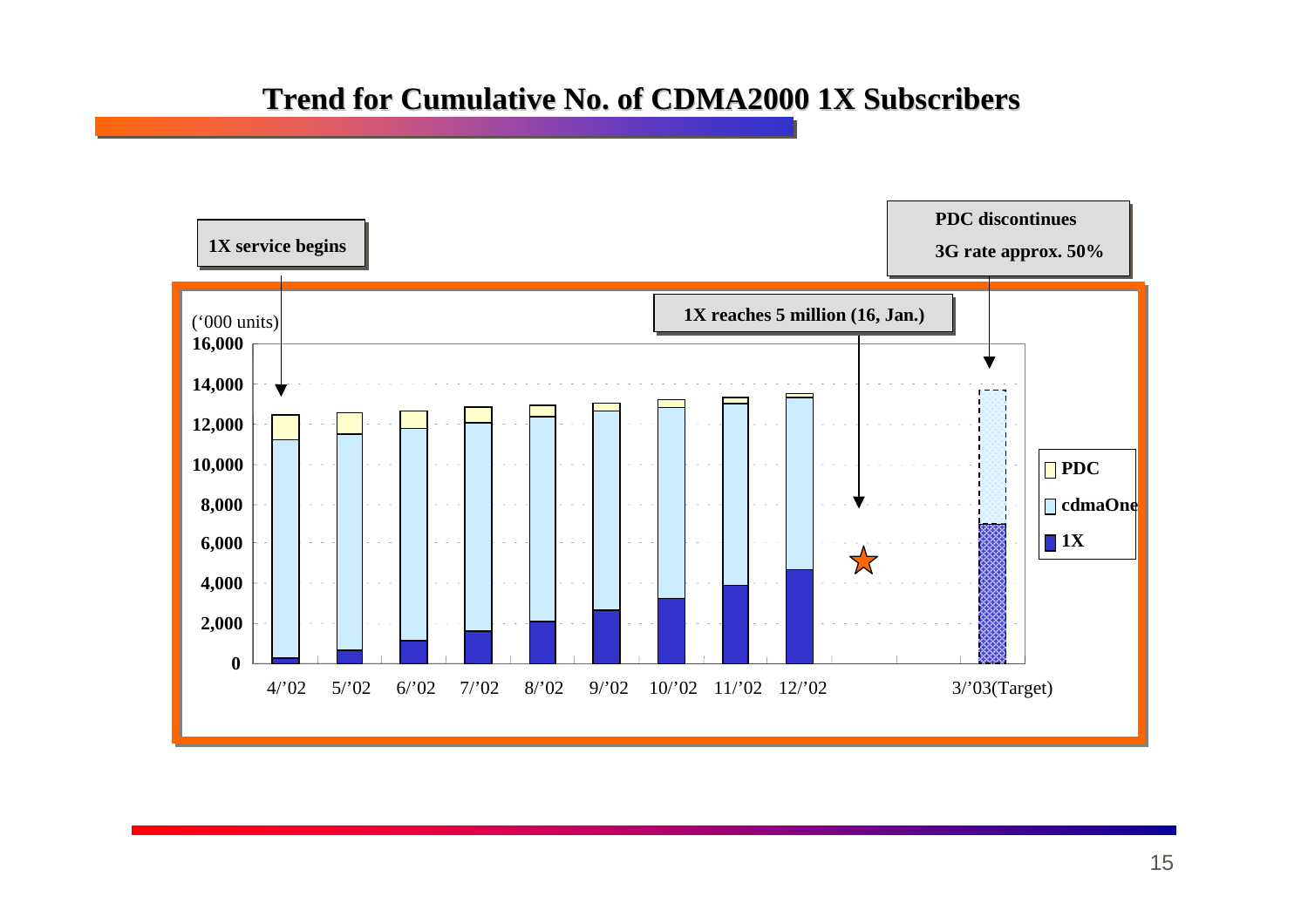## **Reduction of Churn Rate**

## ■ Churn rate reduction through increased brand and product power

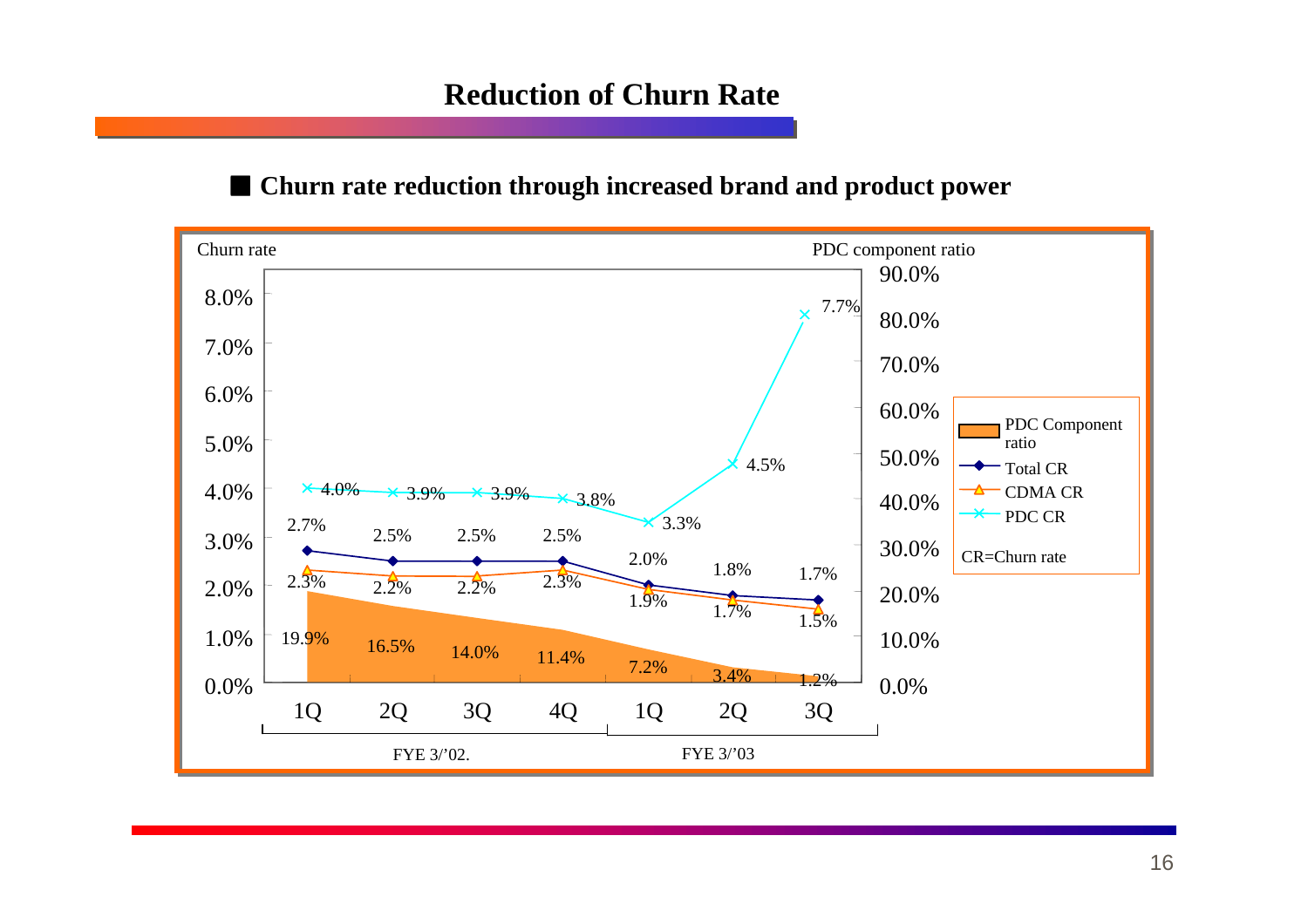## **Trend for ARPU**

■ Percentage change from 1st quarter to 3rd quarter last fiscal year: -6.4%; The same  **from 1st quarter to 3rd quarter this fiscal year: +1%**



\* Access charge adjustment is included. ( FYE 3/'02: Actual results, FYE 3/'03 Estimated)

\*\* All series (5000, 3000, 1000) are included in ARPU of CDMA2000 1X.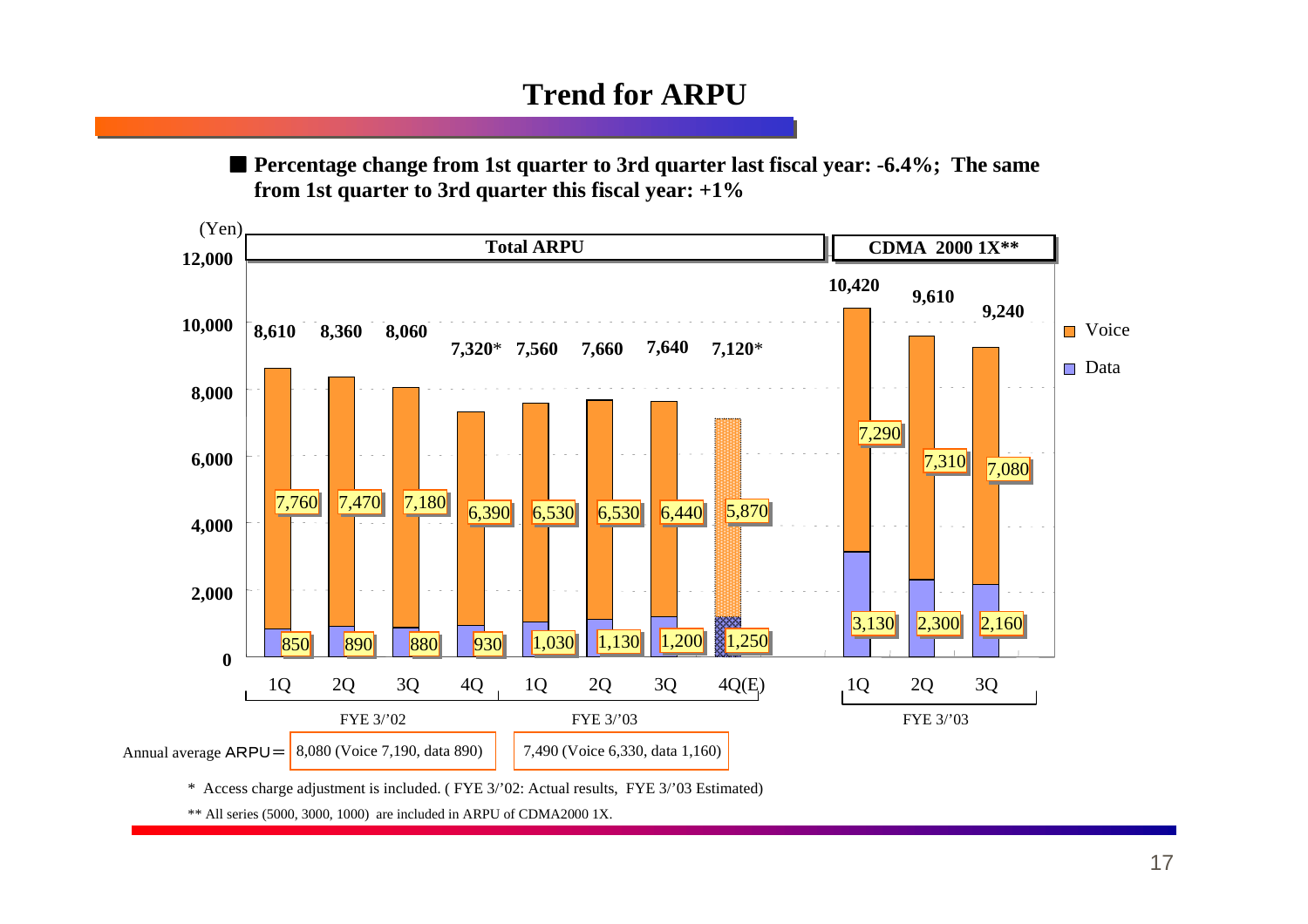## **Trend for Usage of CDMA2000 1X Subscribers**

■ Conducted a survey of per customer ARPU involving 20,000 users who have switched from cdmaOne to 1X.

■ **ARPU of users who have switched to 1X is definitely rising.**

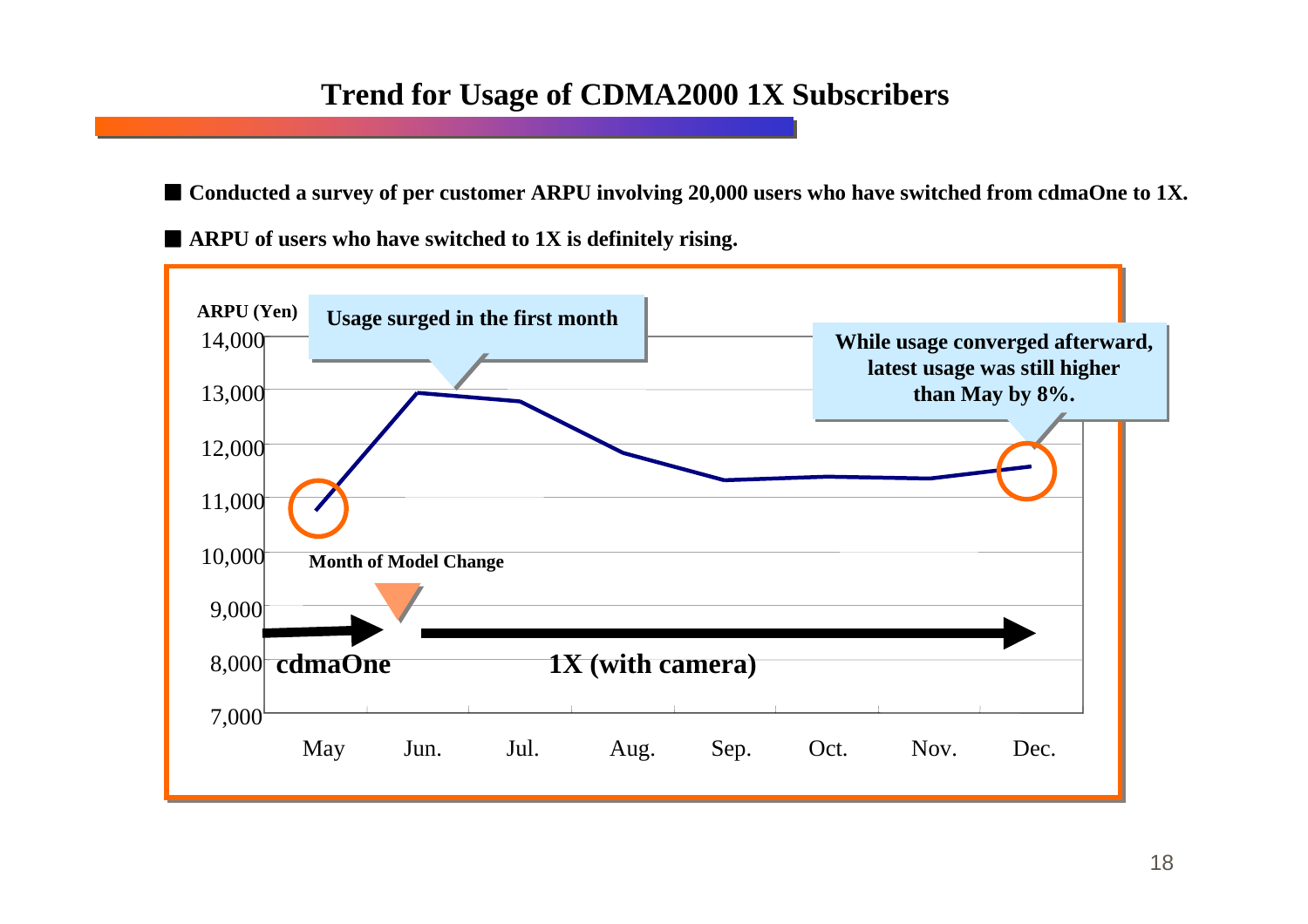## **ARPU Analysis**

#### **About Voice ARPU**

| <b>Steady trend for MoU</b>                 | Stabilization is seen with 184 minutes in the first half of this fiscal<br>year and 184 minutes in the third quarter.           |
|---------------------------------------------|---------------------------------------------------------------------------------------------------------------------------------|
| <b>Gain first-class users</b><br>through 1X | <b>.</b> ARPU of 1X remains at a high level<br>.44% of 1X users are new, suggesting the churn-in strategy is making<br>progress |

#### **About Data ARPU**

| <b>Increase in application use</b> | Riding on an up trend with such rich contents as JAVA, camera,<br>movies, "Chaku-Uta, and WAP2.0 |
|------------------------------------|--------------------------------------------------------------------------------------------------|
| <b>Increase in mail use</b>        | Growth in sending/receiving data size of pictures, movies, and<br>pictographs                    |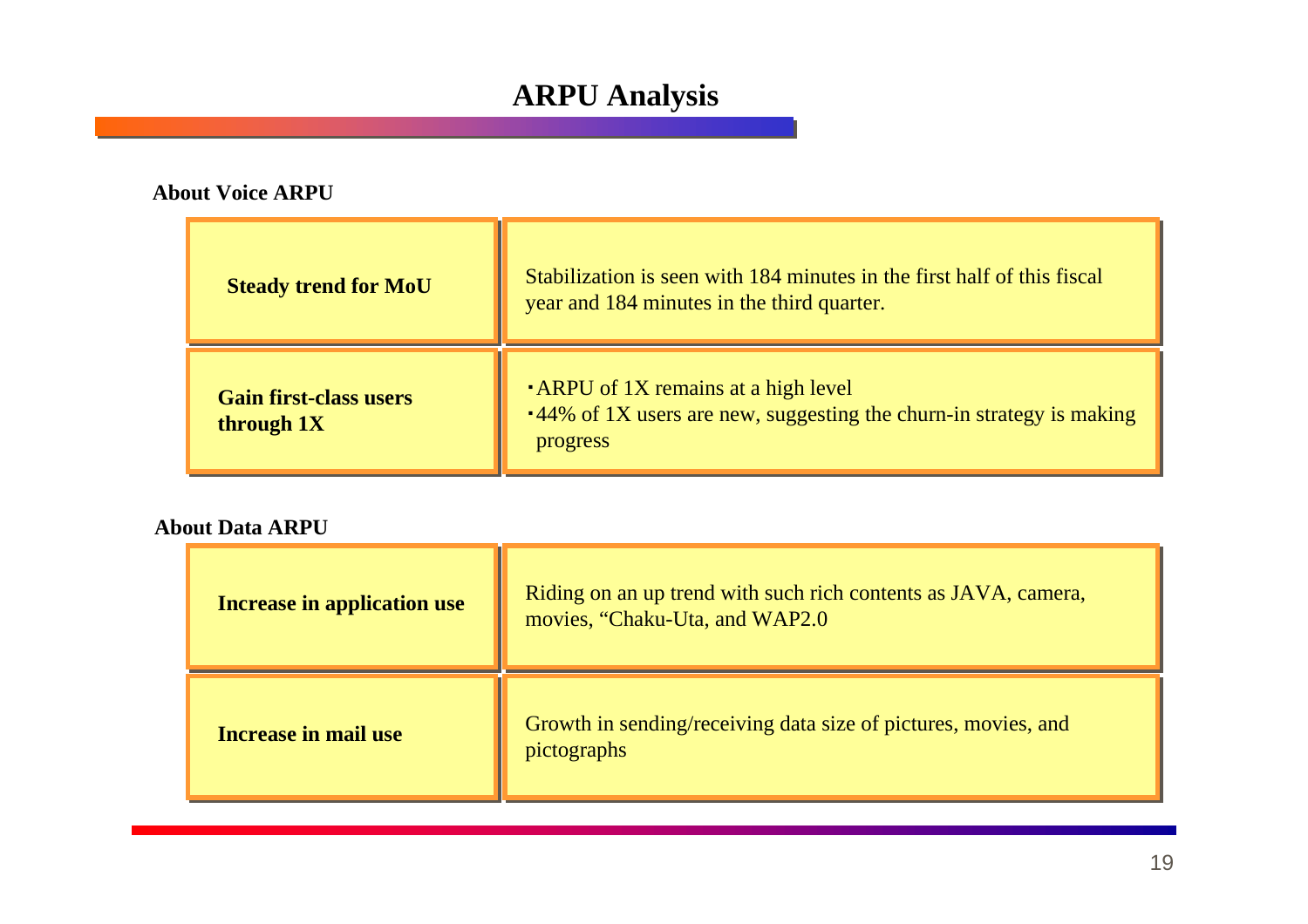## **"au" & Solution Chart**